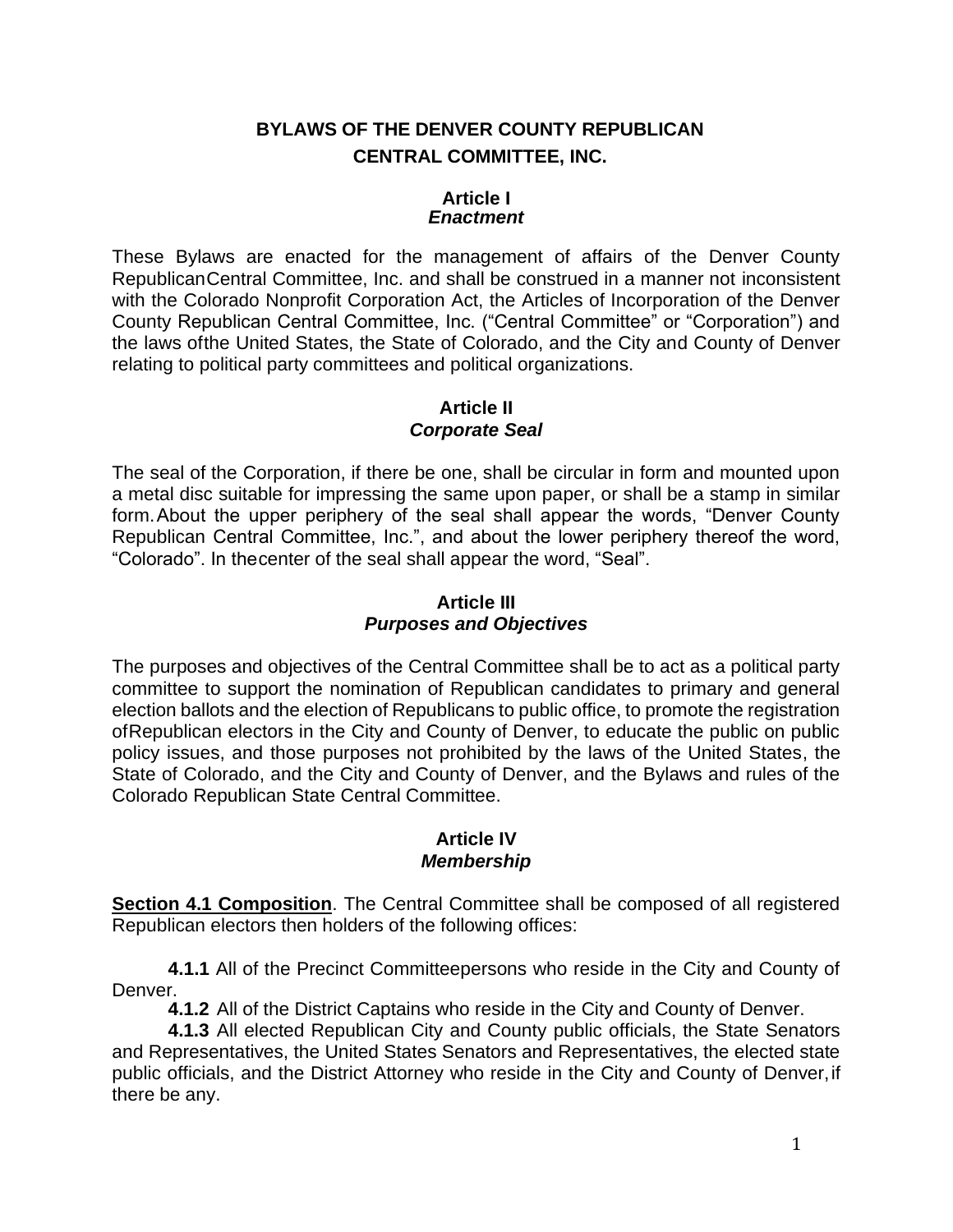**4.1.4** The Central Committee Chairman, Vice-Chairmen, Secretary, Treasurer, Bonus Members from the Denver County Republican Party to the Colorado Republican State Central Committee, and such other officers, directors, and members as may be provided for in these Bylaws or as may be designated by theChairman.

**4.1.5** Such other registered Republican electors who reside in the City and County ofDenver as required by the laws of the State of Colorado and the Bylaws or rules of the Colorado Republican State Central Committee.

#### **Article V** *Meetings of Membership*

**Section 5.1 Regular Meetings.** Regular Meetings of the Central Committee shall be held at such times as required by law. The times and places for such meetings shall be designated by the Chairman, and the notice shall be mailed to the mailing address or sent to the emailaddress of each member of the Central Committee on file with the Secretary at least fifteen (15) days in advance of such meeting.

**Section 5.2 Special Meetings.** Special Meetings of the Central Committee may be called by the Chairman or by notice of such meeting signed by a majority of the Executive Committee then in office or by at least twenty-five percent (25%) of the members then in office, except as herein provided. The notice for such Special Meeting shall set forth the purpose for such meeting and the time and place of such meeting and shall be mailed to themailing address or sent to the email address of each member of the Central Committee on file with the Secretary at least fifteen (15) days in advance of such meeting. At such Special Meeting no business other than that set forth in the notice shall be considered.

**Section 5.3 Quorum and Voting at Meetings.** Those members present and voting at any Regular or Special Meeting of the Central Committee shall constitute a quorum, so long as due notice has been given in accordance with these Bylaws. A majority of the votes cast by the members present and voting shall decide any matter, except as provided and except where there are more than two (2) choices as to a particular matter, in which case a plurality of the votes cast shall decide the matter, or except as otherwise specified in these Bylaws. Voting may be by voice vote, except that at the request of a majority of persons entitled to vote, the vote shall be taken by an individual roll call of the members present. Any member of the Central Committee holding more than one membership position on the Central Committee shall not be entitled to more than one vote, and each member of the Central Committee shall be entitled to cast one vote only on any question in dispute. No proxies shallbe permitted in connection with any voting of the Central Committee. Voting shall be only by secret written ballot in the case of removal of County Officers and on any other matters, if designated by the Chairman or if desired by a majority of the Central Committee members present and voting.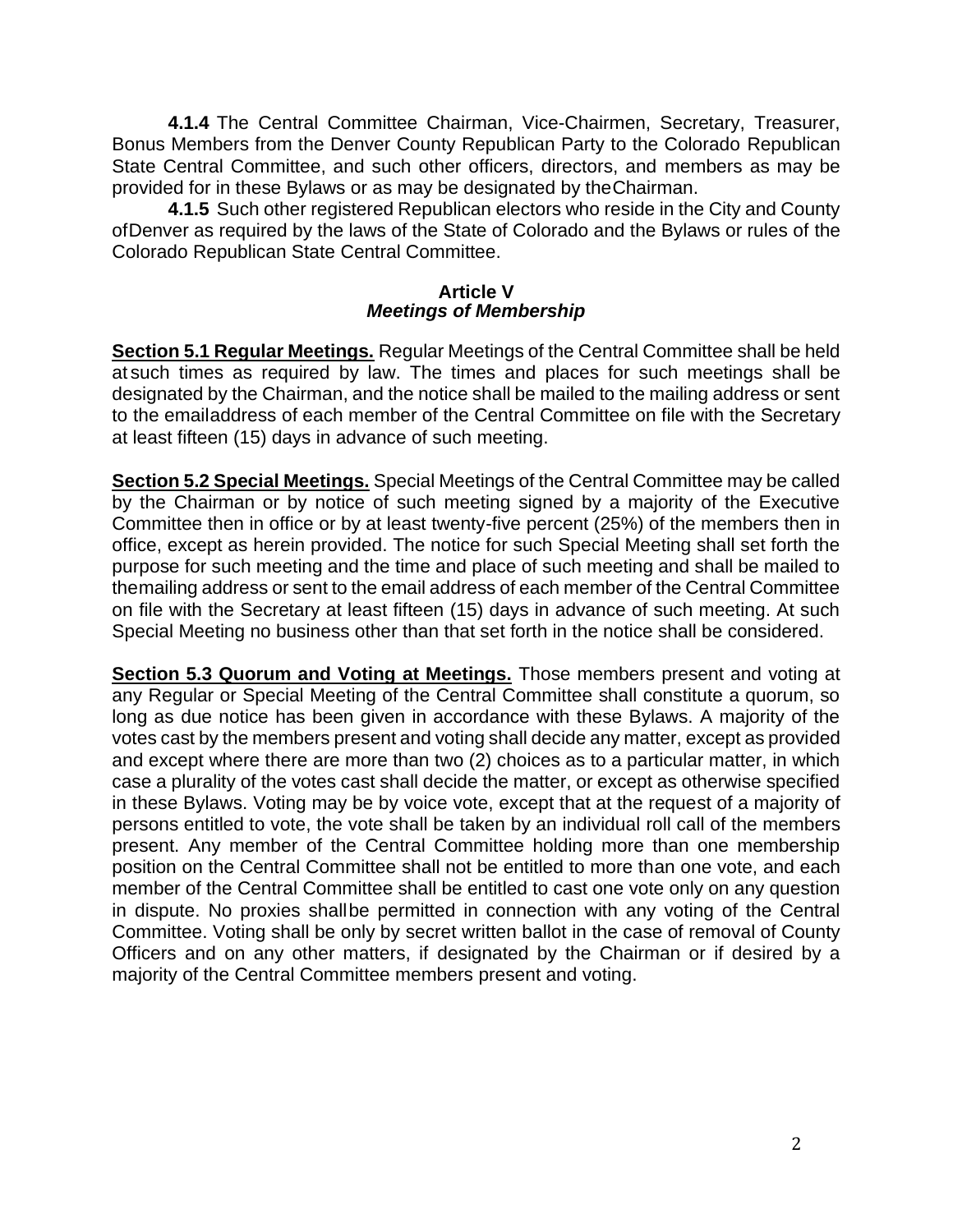### **Article VI** *Executive Committee*

**Section 6.1 Composition of Executive Committee.** The Board of Directors of the Corporation shall be the County Executive Committee and shall be composed of all personsholding the following elected, appointed, and ex-officio offices:

- **6.1.1** Chairman
- **6.1.2** First Vice-Chairman
- **6.1.3** Second Vice-Chairman
- **6.1.4** Third Vice-Chairman
- **6.1.5** Secretary
- **6.1.6** Treasurer appointed by the Chairman
- **6.1.7** District Captains
- **6.1.8** Legal Officer appointed by the Chairman
- **6.1.9** Chairman of the 1st Congressional District Republican Central Committee
- **6.1.10** Chairman of the 2nd Judicial District Republican Central Committee
- **6.1.11** Chairman of each of the Senatorial District Republican Central Committees found in whole or in part within the City and County of Denver

All Republicans residing in the City and County of Denver who hold elective office in City, County, State or Federal Government, or the Denver School District, shall be non-voting members of the Executive Committee. The presiding officer of each Republican allied or affiliate organization, duly recognized by the Executive Committee of the Colorado State Republican Central Committee, may, upon a majority vote of the Executive Committee, designate a non-voting representative to attend and participate in Executive Committee meetings. If the Chairman of the 1st Congressional District Republican Central Committee specified in Subsection 6.1.9 above does not reside in Denver County, he may designate a replacement who resides in Denver County to serve as a voting member of the Executive Committee, or he may serve as a non-voting member of the Executive Committee. If the Chairman of a Senatorial District Republican Central Committee specified in Subsection 6.1.11 above does not reside in Denver County, he may designate a replacement who resides in Denver County to serve as a voting member of the Executive Committee, or he may serve as a non-voting member of the Executive Committee. Any member of the Executive Committee holding more than one position on the Executive Committee shall notbe entitled to more than one vote.

**Section 6.2 Authority of Executive Committee.** The Executive Committee may exercise any and all powers of the Central Committee, except when the Central Committee is joined in meeting and except for those powers which are specifically reserved to the Central Committee by these Bylaws.

**Section 6.3 Meetings of Executive Committee.** Meetings of the Executive Committee maybe called on five (5) days written notice by the Chairman or by one-third (1/3) of the members of the Executive Committee then in office, except that this notice provision may be waived by two-thirds (2/3) of the members of the Executive Committee. Proxies shall not be permitted in voting on any matter by the Executive Committee. Voting by the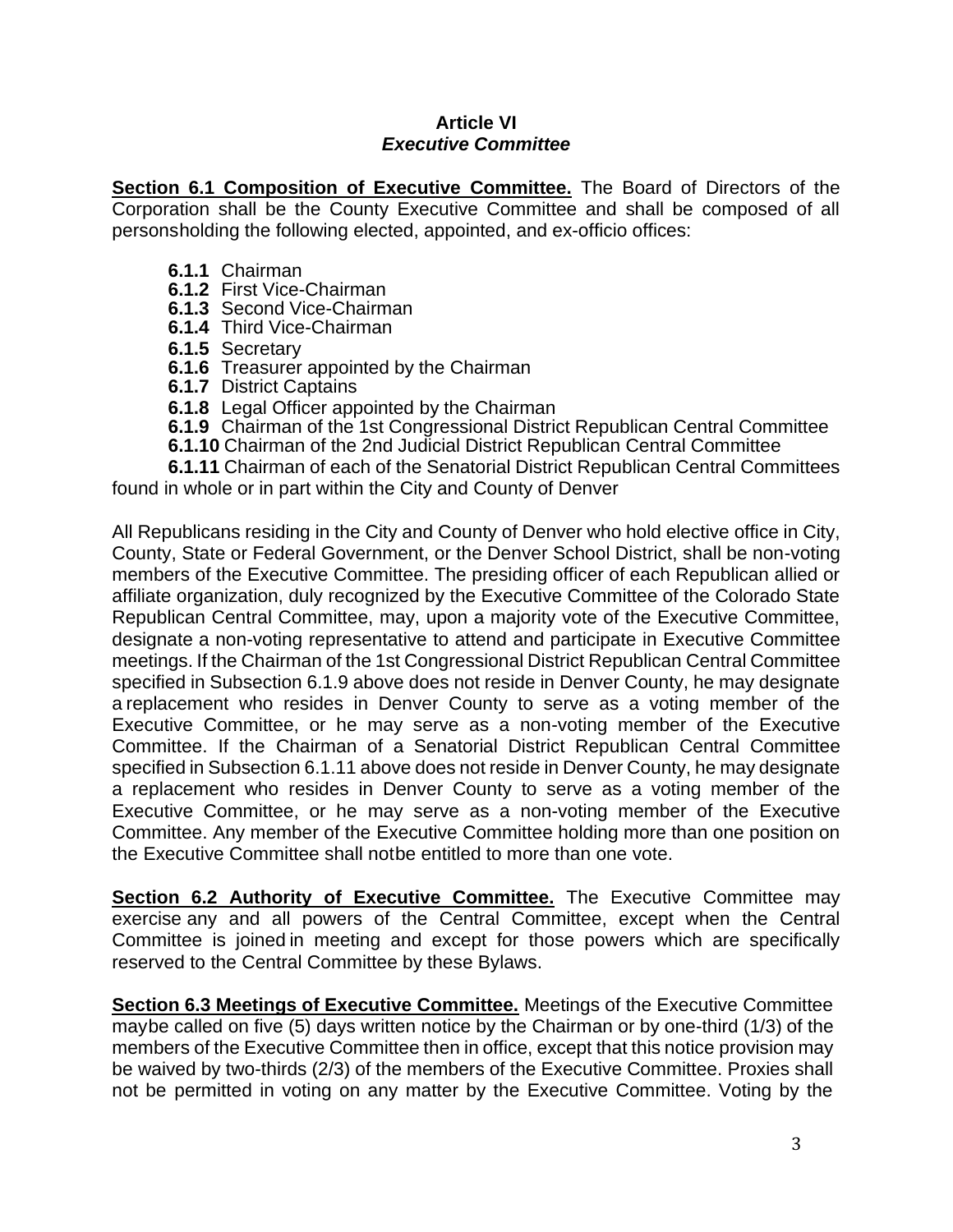Executive Committee shall be by voice vote, except that any voting member of the Executive Committee shall have the right to demand and have entered a roll call vote of the Executive Committee upon any disputed question. Any action required to be taken at a meeting of the Executive Committee may be taken without a meeting if written, electronic, or verbal consent including, but not limited to. consent transmitted by facsimile, email or telephone shall be given by a majority of the members of the Executive Committee entitled to vote with respect to the subject matter thereof. Any action taken without a meeting shall be ratified at the next regular meeting of the Executive Committee or, if ratification is needed immediately, a special meeting of the Executive Committee shall be called for that purpose. When necessary, teleconferencing may be used by the Executive Committee. Notice of who is calling the meeting, the time, and exact purpose of the meeting must be sent to the Executive Committee members five (5) days in advance of the teleconference. Only those items included in the notice of the meeting shall be in order. Members on the telephone mustbe identified and be able to hear all others on line. Minutes of the meeting shall be taken.

### **Article VII** *Officers and Bonus Members*

**Section 7.1 Officers.** The Officers of the Central Committee shall be the Chairman, First Vice-Chairman, Second Vice-Chairman, Third Vice-Chairman, Secretary, and Treasurer. All Officers of the Central Committee shall reside in and be physically living in the City and County of Denver. TheTreasurer shall be appointed by the Chairman, shall be a voting member of the Executive Committee and shall serve at the Chairman's pleasure. A Legal Advisor may be appointed by the Chairman, shall be a voting member of the Executive Committee, and shall serve at the Chairman's pleasure. No person may hold more than one position as an Officer of the Central Committee at any time. All Officers and all paid employees shall be bonded in the performance of their duties, in such manner and amount as may be required by the Executive Committee. The Executive Committee may waive the bonding requirement at its option.

**Section 7.2 Election of Officers.** The Chairman and Secretary shall be elected by a majority of the members of the Central Committee present and voting at a Regular Meeting held in accordance with law. The First Vice-Chairman, Second Vice-Chairman, and Third Vice-Chairman shall be elected on a single ballot by a plurality of the members of the Central Committee present and voting at a Regular Meeting held in accordance with law. Members of the Central Committee may vote for up to but no more than three candidates for Vice- Chairman on such ballot. The candidate for Vice-Chairman receiving the most votes shall beelected First Vice-Chairman; the candidate for Vice-Chairman receiving the second most votes shall be elected Second Vice-Chairman; and the candidate for Vice-Chairman receiving the third most votes shall be elected Third Vice-Chairman. No proxies shall be permitted in connection with the election of officers.

**Section 7.3 Removal of Officers.** The Chairman, any Vice-Chairman, and/or Secretary may be removed from office at any time by two-thirds (2/3) of those members of the Central Committee present and voting at a Special Meeting of the Central Committee called for that purpose. The Chairman, any Vice-Chairman, and/or Secretary may also be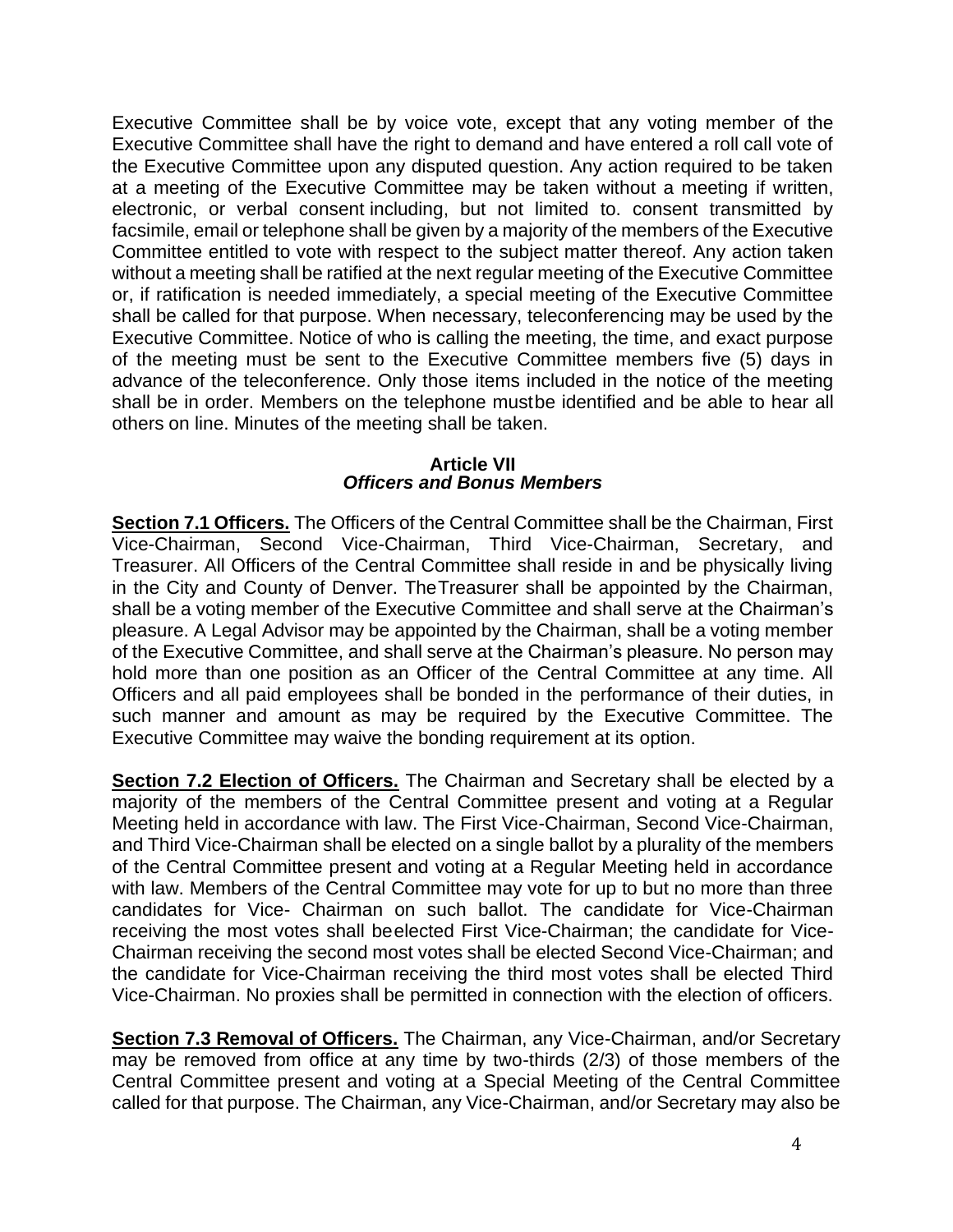removed from office by the affirmative vote of three fourths (3/4) of all the eligible voting members of the Executive Committee at a special meeting of the Executive Committee called for that purpose. An elected officer may be removed from office for willful and serious misconduct ordereliction of duty in office, for providing public support of a non-Republican candidate in a partisan election in which there is a Republican candidate seeking election to that same public office or for engaging in conduct unbecoming an official of the Republican Party.

**Section 7.4 Vacancies in Office.** In the event of the death, resignation, removal, permanent absence, or permanent disability of the Chairman, the First Vice-Chairman shall,within fifteen (15) days of such death, resignation, removal, permanent absence or permanent disability, give written notice of a Special Meeting of the Central Committee for the purpose of declaring a vacancy and electing a new Chairman. In the event of any dispute, the Executive Committee shall, by majority vote, decide if sufficient evidence exists of permanent absence or permanent disability. This meeting shall be held not less than fifteen (15) nor more than thirty (30) days after the date of the notice. In the event that the First Vice-Chairman does not give written notice of such Special Meeting in accordance withthis section, any five members of the Executive Committee may give written notice of such Special Meeting. This meeting shall be held not less than fifteen (15) nor more than thirty(30) days after the date of the notice. Any vacancy in the office of any Vice-Chairman or Secretary shall be filled by appointment of the Executive Committee then in office only fromnominations submitted by the Chairman at a Regular Meeting or Special Meeting of the Executive Committee called for such purpose.

**Section 7.5 Duties of Officers.** The duties of Central Committee officers shall be as follows:

**7.5.1 Chairman.** The County Chairman shall be the Chief Executive Officer of the Central Committee and shall preside over all meetings of the Central Committee and all meetings of the Executive Committee, and shall be a member of all other committees of theCentral Committee.

The Chairman shall be responsible for all solicitations of funds and shall have the sole authority and responsibility for any and all public statements made in the name of the Denver County Republican Party. He may delegate such authority, as he deems necessaryor desirable, but shall remain responsible for the performance of such duties.

The Chairman shall have the sole authority to authorize the expenditure of the funds of the Central Committee, in his best judgment, and in accordance with the ratified budget, but this specific authority may be suspended at any time by sixty percent (60%) of the members of the Executive Committee then in office at a meeting of the Executive Committeecalled for such specific purpose. Any expenditure of \$1,000.00 or more will require two (2) authorized signatures, one of which must be the Chairman or Treasurer. Any contract entered into by the Chairman cannot extend more than three months beyond the end of the Chairman's term, with the exception of limited communications services (e.g., email, website, constant contact) that are approved by the Executive Committee. Any contract \$500 or more must be reviewed by legal counsel and approved by the executive committee.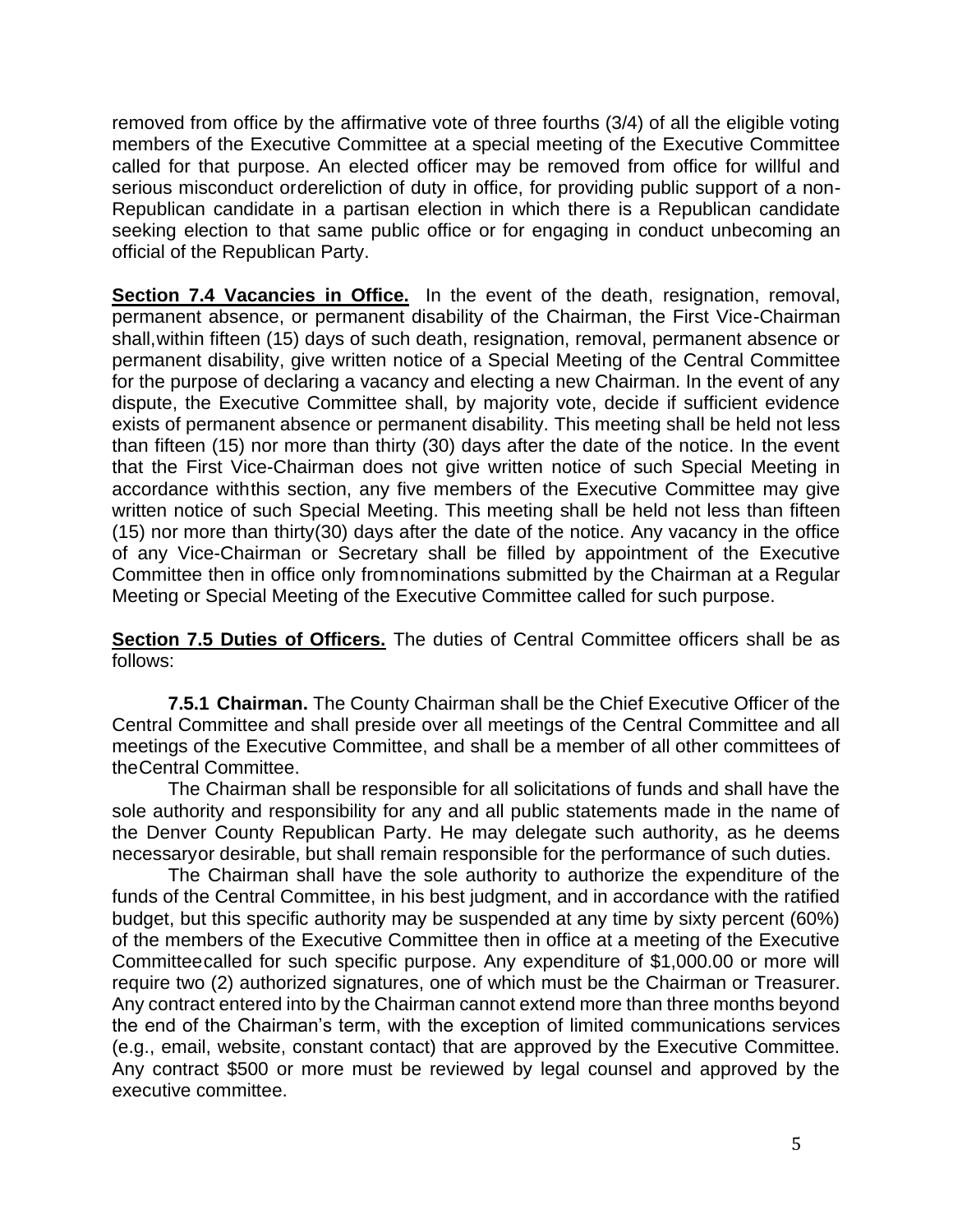Within sixty (60) days following his election, the Chairman shall appoint an Audit Committee of not less than three (3) members of the Central Committee, to be ratified by a majority of the Executive Committee then in office. The Audit Committee shall serve until a new Chairman is elected and shall not serve at the pleasure of the Chairman or the Executive Committee. No member of the Executive Committee or the Treasurer shall be a member of the Audit Committee. The Audit Committee shall prepare or obtain an annual audit of the financial records of the Central Committee and report same to the Chairman andthe Executive Committee not later than February 1 of each year and to the Central Committee at its regular organizational meeting.

Within thirty (30) days following his election, the Chairman shall appoint a Budget Committee of not less than five (5) members of the Central Committee, which shall prepare abudget for submission to and for ratification by a majority of the Executive Committee then inoffice by June 15 of the odd numbered years. The budget shall include the period up to June15 of the following odd numbered year. The Chairman shall be the presiding officer of the Budget Committee, and the First Vice-Chairman and Treasurer shall be additional voting members thereof.

The Chairman shall have the power to appoint and remove such Assistant Treasurers, Assistant Secretaries, committee chairs, and appointed members to all standingand ad hoc committees of the Central Committee, and such other non-elected officers and directors as may be necessary or desirable. Notwithstanding any other provision of these Bylaws, the Chairman shall not have the power to remove any elected members of the Executive Committee or members of the Audit Committee.

The Chairman shall at all times keep each Vice-Chairman, Secretary, and Treasurer currently informed of all matters pertinent to the business of the Central Committee.

**7.5.2 First Vice-Chairman, Second Vice-Chairman, and Third Vice-Chairman.** The First Vice-Chairman shall exercise the functions and duties of the Chairman during any temporary absence, temporary disability, or permanent vacancy of the Chairman until a successor is duly elected and qualified. The other Vice-Chairmen shall exercise the functionsand duties of the preceding Vice-Chairman in his absence or incapacity. Each Vice- Chairman shall also perform such other duties as may be prescribed by the Chairman or by these Bylaws. Each Vice-Chairman shall only be entitled to cast one-third (1/3) of a vote as amember of other Party central committees or vacancy committees of which they are ex- officio members, except when voting by proxy for another member of such central committee.

**7.5.3 Secretary.** The Secretary shall be the Chief Clerical Officer of the Central Committee and shall make a complete record of all proceedings of the Central Committee and of the Executive Committee and shall perform such other duties as may be prescribed by the Chairman. The Secretary shall exercise the functions and duties of the Chairman during any temporary absence or temporary disability of the Chairman and the Vice- Chairmen. The Secretary shall furnish copies of Minutes of all meetings of the Central Committee and the Executive Committee to the Executive Committee prior to the next Executive Committee Meeting. The Secretary shall be responsible for the preparation and/or preservation of all official records of the Central Committee except those relating to financial matters, and shall maintain a duplicate set of the Financial Reports prepared by the Treasurer. Such records, except as may be confidential by law,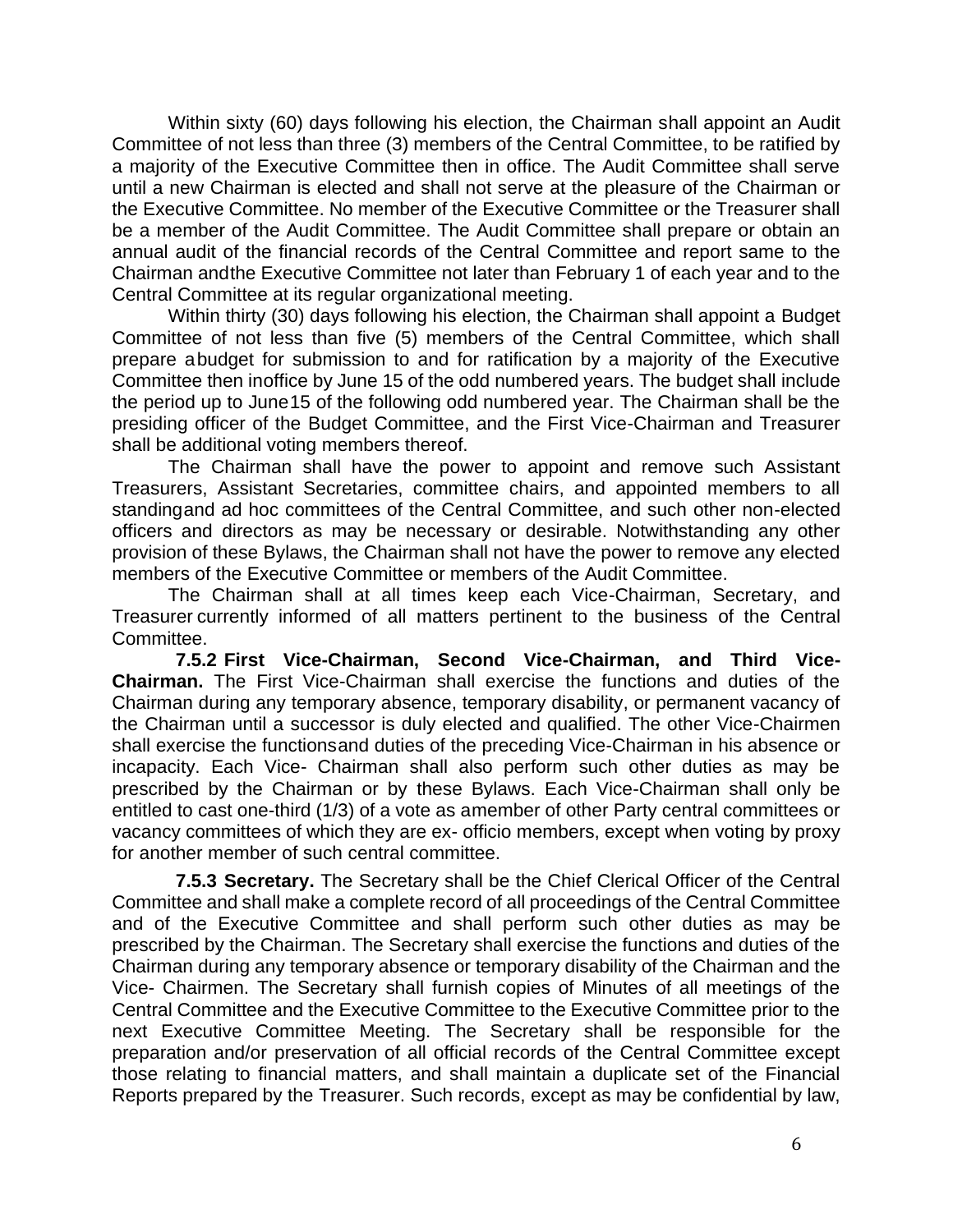shall be open to any memberof the Central Committee. The Secretary shall have and shall reasonably maintain at all times a record of the membership of the Central Committee and the Executive Committee, including the name, residential address, mailing address, telephone number and email address of each member of the Central Committee, and shall provide a list of the names andaddresses of the membership of the Central Committee to any member of the Executive Committee within two weeks of any request made in writing and upon certification that such information will be used for official party business and/or for the execution of the official partyduties of the person requesting the information. The Secretary shall have in readiness, upon the convening of any County Assembly and Convention, a temporary roll of Delegates, whichhas been prepared from the credentials of uncontested Delegates filed with the Secretary and from the credentials of contested Delegates, placed upon the temporary roll by the Chairman. The Secretary shall act as Secretary upon the convening of such Assembly or Convention, unless a Secretary of the Assembly or Convention shall have been chosen. The Secretary shall prepare and have authenticated all credentials for Delegates and certificates of designation of candidates that shall be made by any such County Assembly or Conventionand shall accept from the Chairman or the Secretary of each State Senatorial and State Representative District and Judicial District Assembly the certificate of designation of candidates made by such Assembly, and after verifying that they are in proper form, shall see to the filing of all such certificates in the Office of the Secretary of State or as otherwise may be required by law. The Secretary shall keep a record of those District Captains and other Officers present at regularly scheduled Executive Committee meetings.

**7.5.4 Treasurer.** The Treasurer shall be the Chief Financial Officer of the Central Committee. The Treasurer shall be a member of the Budget Committee. He shall prepare orhave prepared a monthly financial statement comparing actual and anticipated income and expenditures, in such reasonable detail as either the Chairman or the Executive Committee may require, against the ratified budget. In the event that the actual income and/or expenditures differ substantially from the ratified budget, the Treasurer shall report to the Chairman and the Executive Committee his recommendations with respect thereto and the Chairman shall consider such recommendations and may from time to time revise the budget. Such revisions must be ratified by a majority of the Executive Committee then in office. The Treasurer shall also perform such other duties as may be prescribed by the Chairman.

**Section 7.6 Bonus Members.** Bonus Members allowed from the Central Committee to the Colorado Republican State Central Committee and to the 1st Congressional District Central Committee shall be elected by the members of the Central Committee residing in each organizational District at the Regular Meeting held each oddnumbered year to elect County officers. The total number of Bonus Members allowed to the Central Committee shall be allocated proportionally to each of the several Districts based on the number of votes cast at the last preceding general election for the Republican candidate for Governor of the State ofColorado or President of the United States. Each Bonus Member shall perform such duties as may be prescribed by the Chairman, the Executive Committee, or by these Bylaws. Any vacancy in the office of any Bonus Member shall be filled by appointment of the District Captains of the District for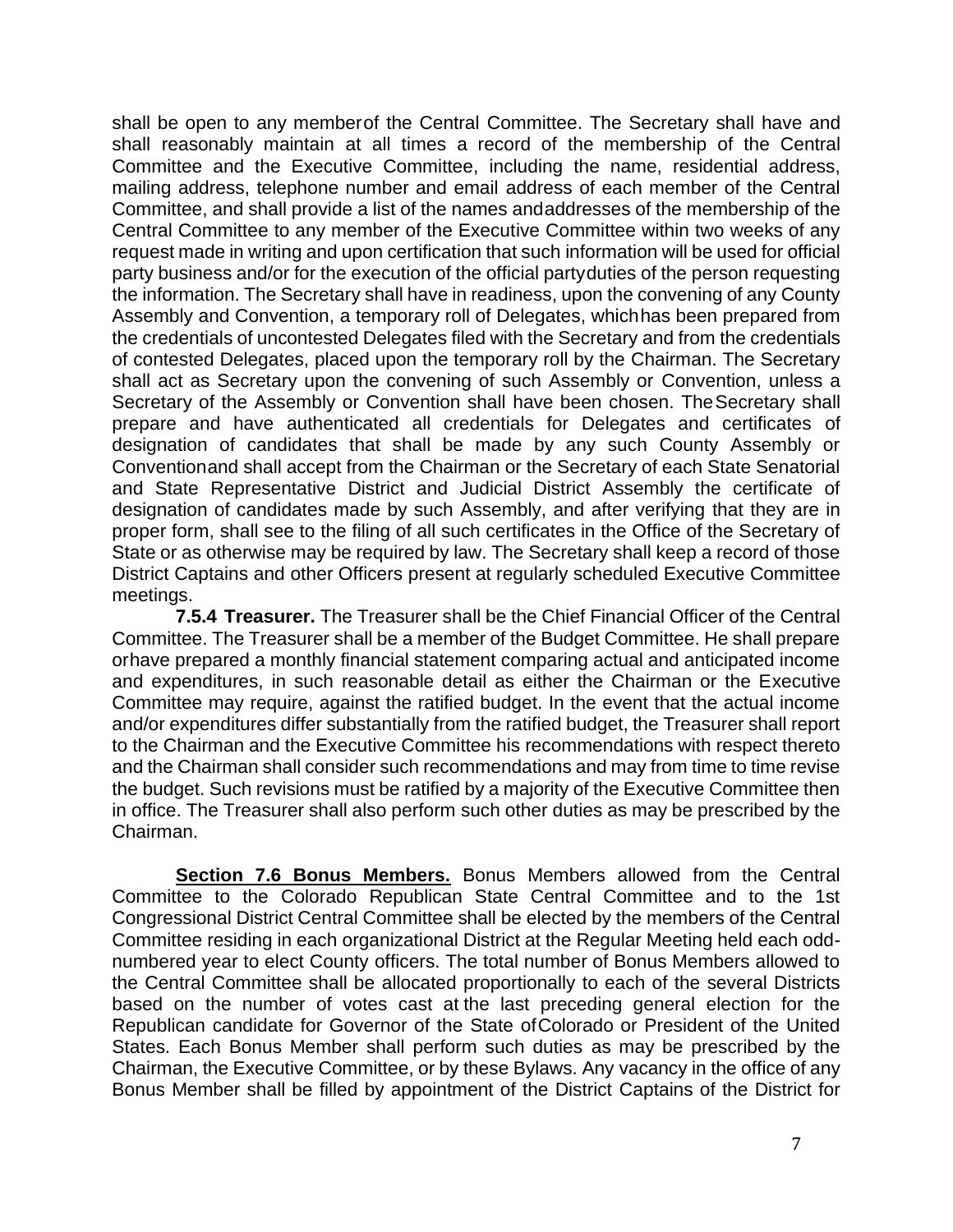which there is such vacancy and ratified by the Executive Committee then in office at a regular meeting or special meeting of the Executive Committeecalled for such purpose. In the event that the District Captains of the District for which there is a vacancy do not submit an appointment to the Executive Committee within thirty (30) days of the vacancy, the Chairman may make an appointment to be ratified by the ExecutiveCommittee then in office at a regular meeting or special meeting of the Executive Committeecalled for such purpose.

## **Section 7.7 Pre-Primary Neutrality**

**7.7.1** No Republican candidate for any designation or nomination for partisan publicoffice shall be endorsed, supported, or opposed by the Denver County Republican Central Committee, acting as an entity, or by its elected County officers individually or as a group, orits committee, before the Primary, unless such candidate is unopposed for the Republican nomination or designation.

**7.7.2** Prior to the Primary election, District Captains, State Senate District Chairmen,and State House District Chairmen may not use their title or their position to endorse, support, or oppose any Republican candidate for partisan public office, although they may provide such endorsement or support as individuals.

#### **Article VIII** *Standing and Ad Hoc Committees*

## **Section 8.1 Standing Committees**

**8.1.1 Audit Committee.** Within sixty (60) days following his election, the Chairman shall appoint an Audit Committee of not less than three (3) members of the Central Committee to be ratified by a majority of the Executive Committee then in office. The Audit Committee shall serve until a new Chairman is elected and shall not serve at the pleasure of the Chairman or the Executive Committee. No member of the Executive Committee or the Treasurer shall be a member of the Audit Committee. The Audit Committee shall prepare or obtain an annual audit of the financial records of the Central Committee and report same to the Chairman and the Executive Committee not later than February 1 of each year and to the Central Committee at its regular organizational meeting.

**8.1.2 Budget Committee.** Within thirty (30) days following his election, the Chairman shall appoint a Budget Committee of not less than five (5) members of the Central Committee which shall prepare a budget for submission to and for ratification by a majority ofthe Executive Committee then in office by June 15 or the odd-numbered years. The Budget shall include the period up to June 15 of the following odd numbered year. The Chairman shall be the presiding officer of the Budget Committee and the First Vice-Chairman and Treasurer shall be additional voting members thereof.

**8.1.3 Bylaws Review Committee.** Within sixty (60) days following his election, the Chairman shall appoint a Bylaws Review Committee of not less than three (3) members of the Central Committee. The Committee shall meet during the month of August of each evennumbered year to review the Bylaws and report their opinion of same to the Chairman withinten (10) days of meeting. The Chairman may also direct the Bylaws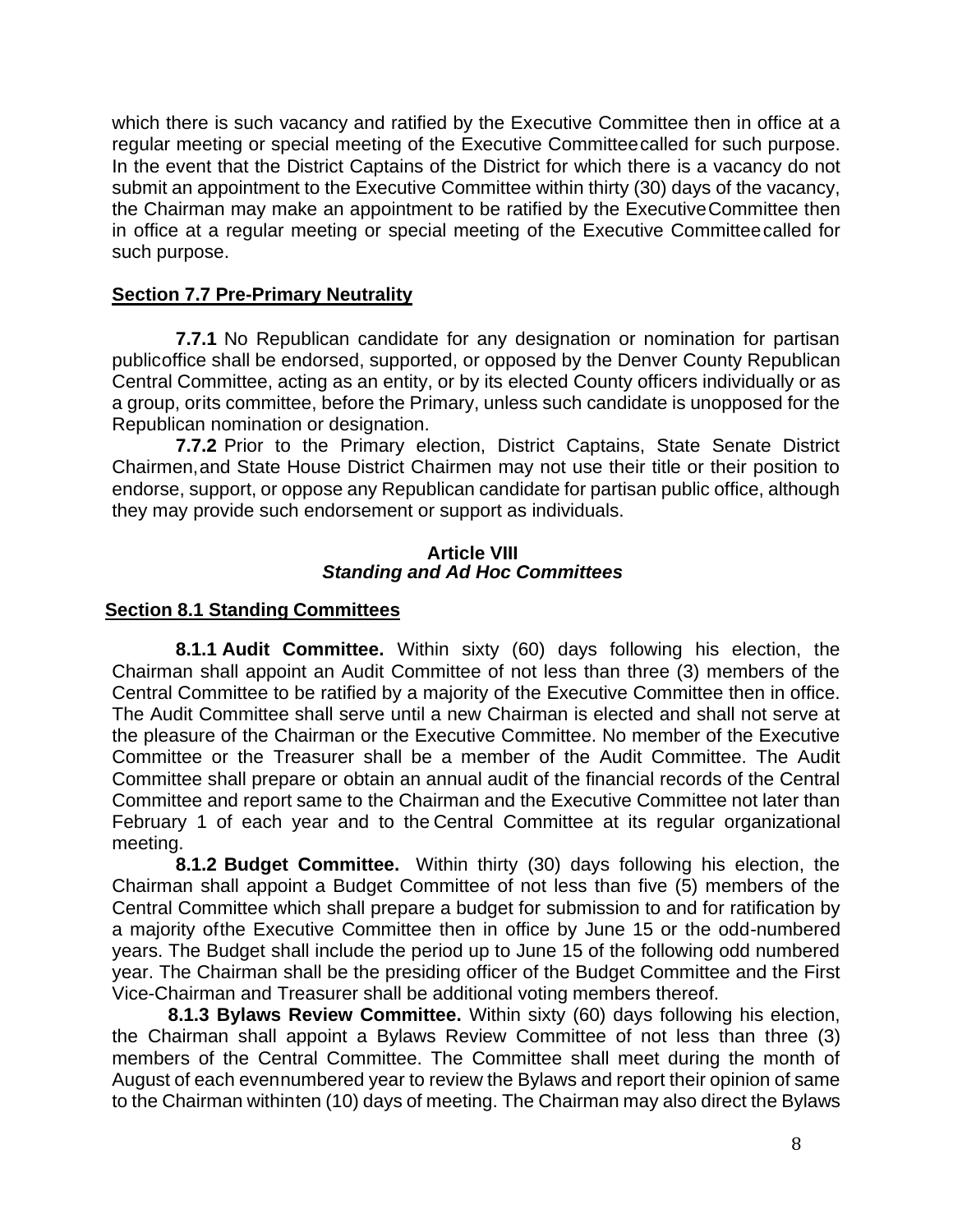Review Committee to meet at any other time as the Chairman determines to be necessary or desirable. In the event that the Chairman determines that an amendment or change to the Bylaws is necessary or desirable, the Bylaws Review Committee shall prepare and propose such amendments or changes to be adopted pursuant to Article XV of these Bylaws.

**8.1.4 Fundraising Committee.** Within sixty (60) days following his election, the Chairman shall appoint a Fundraising Committee of not less than three (3) members, a majority of whom are also members of the Central Committee. Within ninety (90) days after its appointment, the Fundraising Committee shall submit for approval by the Executive Committee a fundraising plan covering a period of two-years and containing such detail as required by the Chairman or the Executive Committee. The Fundraising Committee shall convene at such other times as the Chairman or a majority of the Executive Committee deems necessary or desirable to revise any existing fundraising plan.

**Section 8.2 Ad Hoc Committees.** The Chairman has sole authority to create such additional, special, or ad hoccommittees as desired and shall make all appointments to any such committees.

### **Article IX** *Districts and District Captains*

**Section 9.1 District Boundaries.** The Executive Committee shall fix the geographic boundaries of each of the organizational districts of the Central Committee (the "Districts") tobe contiguous with the boundaries of the legislative districts of the Colorado House of Representatives found in whole or in part within the City and County of Denver.

**Section 9.2 District Captains.** Two District Captains shall be elected by a majority of the Precinct Committee people residing within the boundaries of each District present or present by proxy and voting at the Regular Meeting of the Central Committee held each odd- numbered year to elect County officers. The person presiding over such election shall be responsible for providing a written notification of the results of voting to the Chairman and Secretary. The Secretary shall certify the election results. Any Precinct Committeeperson desiring to vote by proxy in the election of District Captains shall designate his or her proxy inwriting, signed, dated, and witnessed by another person, and then submitted to and approved by the person presiding over the election of District Captains. The person designated as proxy shall be an eligible Republican elector and resident of the District. Any Precinct Committeeperson shall have the right to examine and challenge any proxy prior to the election of District Captains.

**Section 9.3 Other District Officers.** The Precinct Committeepersons residing in each District may also elect a District Secretary to assist the District Captains and the Secretary ofthe Central Committee in performing their duties within the District. The District Captains, theDistrict Secretary, or a District Treasurer appointed by the District Captains, shall administer any District funds held separately from the funds of the Central Committee, and whenever requested by the Treasurer of the Central Committee or the Executive Committee shall give a full accounting to the Treasurer of all contributions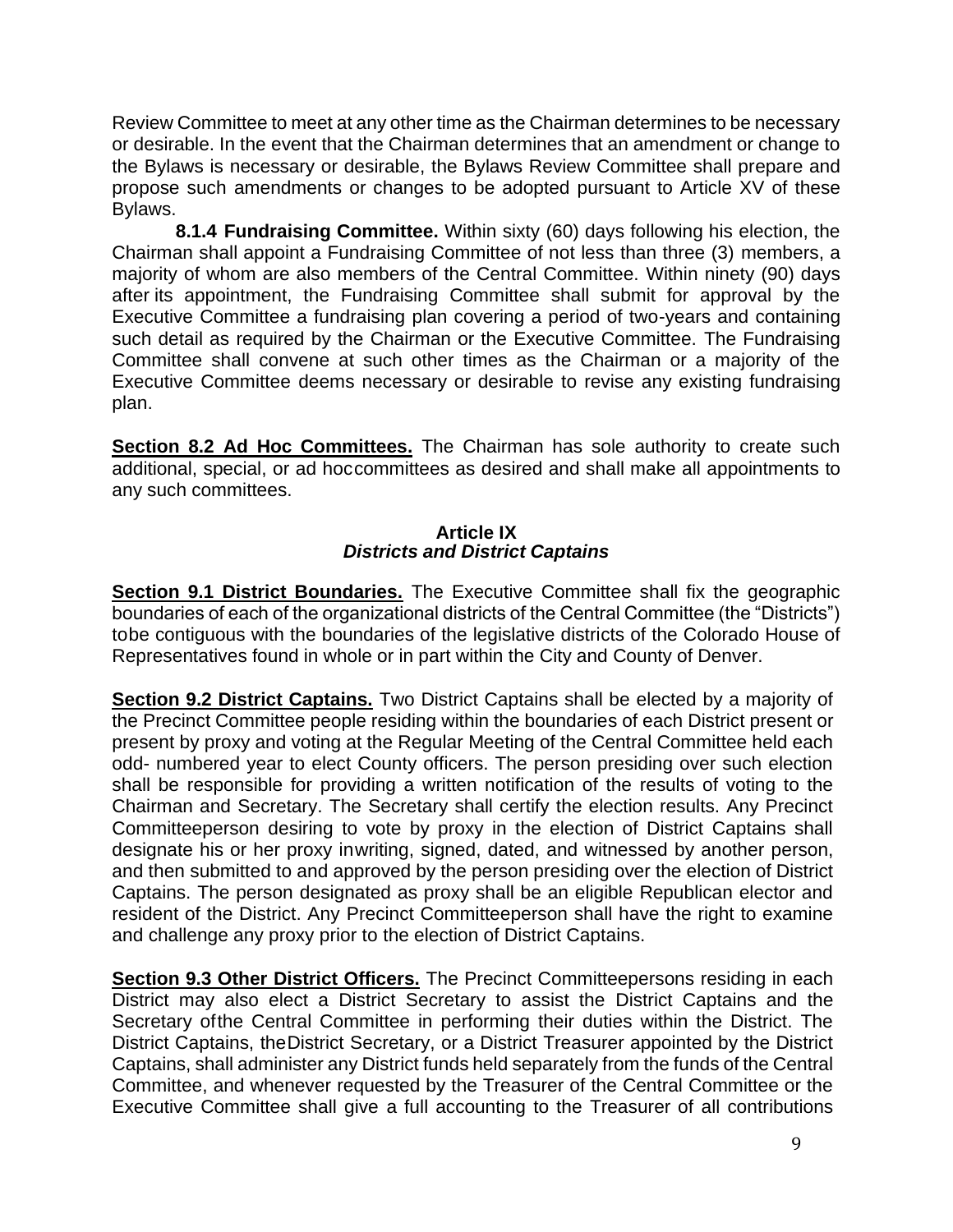received or expenditures made.

**Section 9.4 Eligibility.** Each District Captain shall be a registered Republican elector, residing in the City and County of Denver and within the boundaries of the District from whichthe District Captain is elected.

**Section 9.5 Removal of District Captains.** A District Captain may be removed from office at a meeting of the Precinct Committeepersons of the particular District called for such purpose. Said meeting will be called by the Chairman within thirty (30) days after the Chairman is presented with a recall petition signed by at least thirty percent (30%) of the Precinct Committeepersons then in office. Written notice of the exact time, place and purpose of such meeting shall be mailed by the Chairman to the incumbent District Captainsand Precinct Committeepersons eligible to vote on the date of mailing, at least ten (10) daysin advance of any such meeting. At such a meeting, the vote of two-thirds (2/3) of the Precinct Committeepersons who are present and voting shall be necessary to remove the particular District Captain. Voting by proxy is not permitted. If the removal is successful, the meeting will immediately proceed to elect a District Captain pursuant to the procedure set forth in Section 9.2 above to fill the remainder of the previous District Captain's term.

**Section 9.6 Removal of District Captains by Executive Committee.** The Executive Committee may remove any District Captain by a two-thirds (2/3) vote of Executive Committee members present and voting at a meeting of the Executive Committee where written notice of the prospective removal has been provided to all members of the ExecutiveCommittee, if he or she:

**9.6.1** Had unexcused absence from three (3) consecutive District meetings or three (3) Executive Committee meetings after having received due notice thereof.

**9.6.2** Has provided public support of a non-Republican candidate in a partisan election in which there is a Republican candidate seeking election to that same public office.

**9.6.3** Has failed to deliver or arrange for the delivery, in a partisan general election,of a Republican candidate's literature within the District.

**9.6.4** Has been found to have engaged in conduct unbecoming an official of theRepublican Party.

**Section 9.7 Appeal.** In the event of the removal of a District Captain, that District Captain may appeal such removal at the next regular meeting of the Executive Committee and shall be given a reasonable opportunity to present to the Executive Committee any statements orwitnesses opposing such removal. Upon a majority vote of the Executive Committee, by secret ballot, the District Captain shall be reinstated.

**Section 9.8 Vacancies in District Captains.** A vacancy shall occur in the office of District Captain in the event of death, resignation, removal, or failure to maintain eligibility to serve as District Captain. A vacancy in an office of District Captain will be filled by a meeting of thePrecinct Committeepersons of the District. Such a meeting will be called by the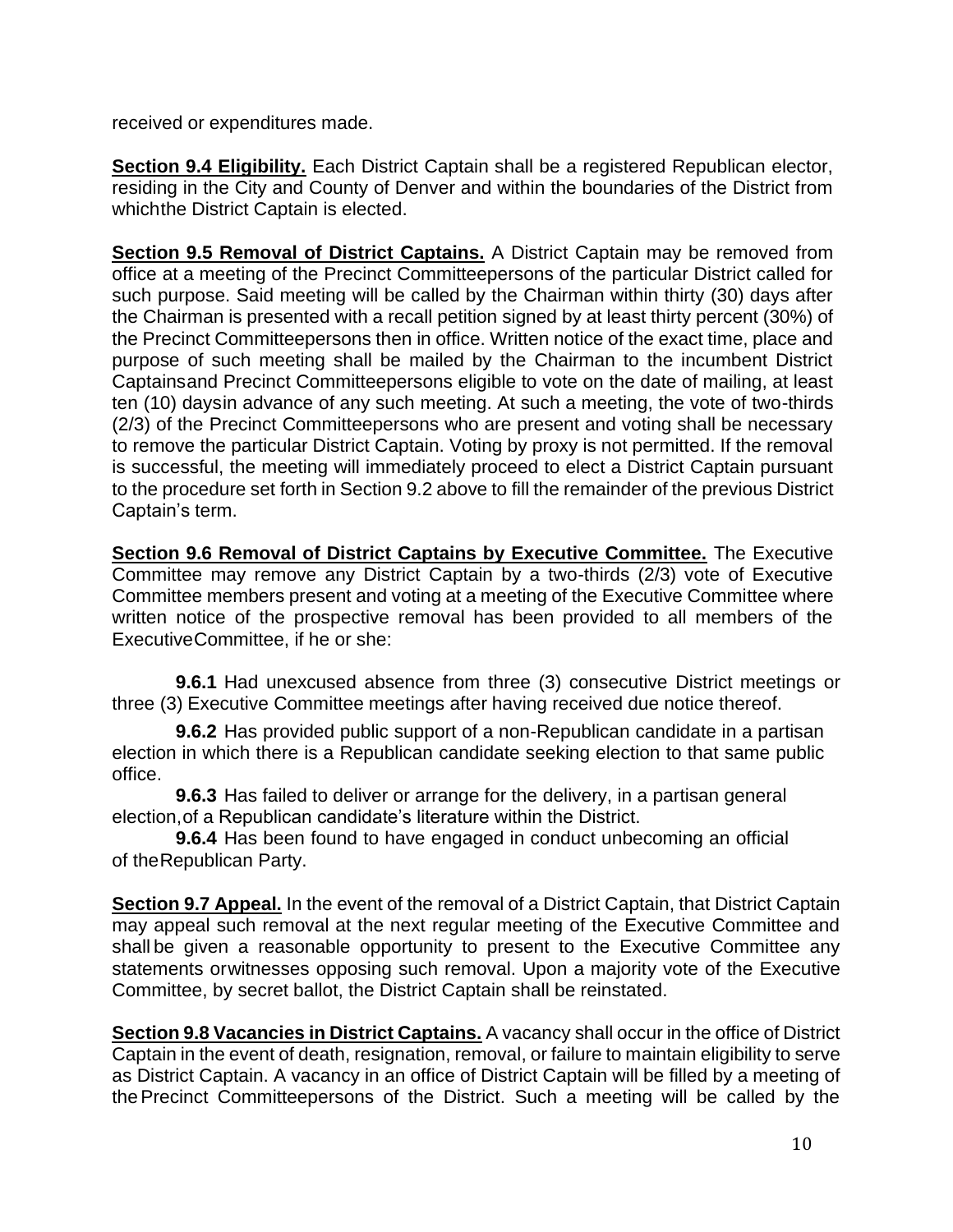remaining District Captain and shall be called for such specific purpose. Written notice of the exact time, place, and purpose of said meeting shall be mailed or sent via email to all Precinct Committeepersons at least ten (10) days and no more than thirty (30) days in advance of such meeting. At such a meeting, a candidate must receive the vote of the majority of said Precinct Committeepersons who are present or present by proxy and voting in order to be elected to fill said vacancy. If notice of a meeting to fill a vacancy in the office of District Captain is not sent by the remaining District Captain within thirty (30) days after the occurrence of such a vacancy, the Chairman may send such notice as required by this section to the Precinct Committeepersons of such District.

#### **Article X** *Precinct Caucuses and Precinct Committeepersons*

**Section 10.1 Composition.** Each Precinct Committee shall be composed of all Republicanelectors who have resided in the Precinct for at least thirty (30) days prior to the Precinct Caucus or other meeting at which they desire to vote, and have either (A) been registered tovote no later than twenty-nine (29) days before the Precinct Caucuses and affiliated as a Republican for at least two (2) months as shown on the Registration Books of the County Clerk and Recorder, or (B) are registered Republican electors who have attained the age of eighteen (18) years or have become a naturalized citizen in the two (2) months immediately preceding such Caucus or meeting.

**Section 10.2 Officers.** The Officers of a Precinct Committee shall be the duly elected or appointed Precinct Committeepersons of that precinct. In addition, said Committeepersonsmay appoint such other Officers, including Block Leaders, as they deem necessary or desirable to serve the Precinct at the direction and pleasure of said Precinct Committeepersons.

**Section 10.3 Precinct Caucuses.** The regular meeting of the Precinct Committee shall be the Precinct Caucuses as required by law and the rules of the Republican Party. Each Caucus shall elect a Caucus Chairman, a Caucus Secretary, and Caucus Tellers for the Caucus elections. All names of candidates for Precinct Committeeperson and/or for Delegate to the County Assembly and/or Convention shall be announced during the Caucus prior to election. Results of the elections shall be announced by the Officers of the Caucus in the presence of the voters and shall be certified to the County Assembly by the Caucus Chairman and Caucus Secretary.

**Section 10.4 Election and Duties of Precinct Committeepersons.** Each Precinct Caucusshall elect two Precinct Committeepersons as provided by and in accordance with law. The names of those persons elected shall be certified to the County Assembly and/or Conventionby the Officers of the Caucus. All disputes regarding the election of Precinct Committeepersons shall be determined by the credentials committee of the Denver County Republican Assembly and/or Convention, except as otherwise provided by law. The duties of the Precinct Committeepersons include, but are not limited to, confirming and encouragingthe registration of Republican electors in the precinct, distribution of all Republican candidateliterature in both primary and general elections, attending district meetings for the district in which the Precinct Committeeperson serves, and participating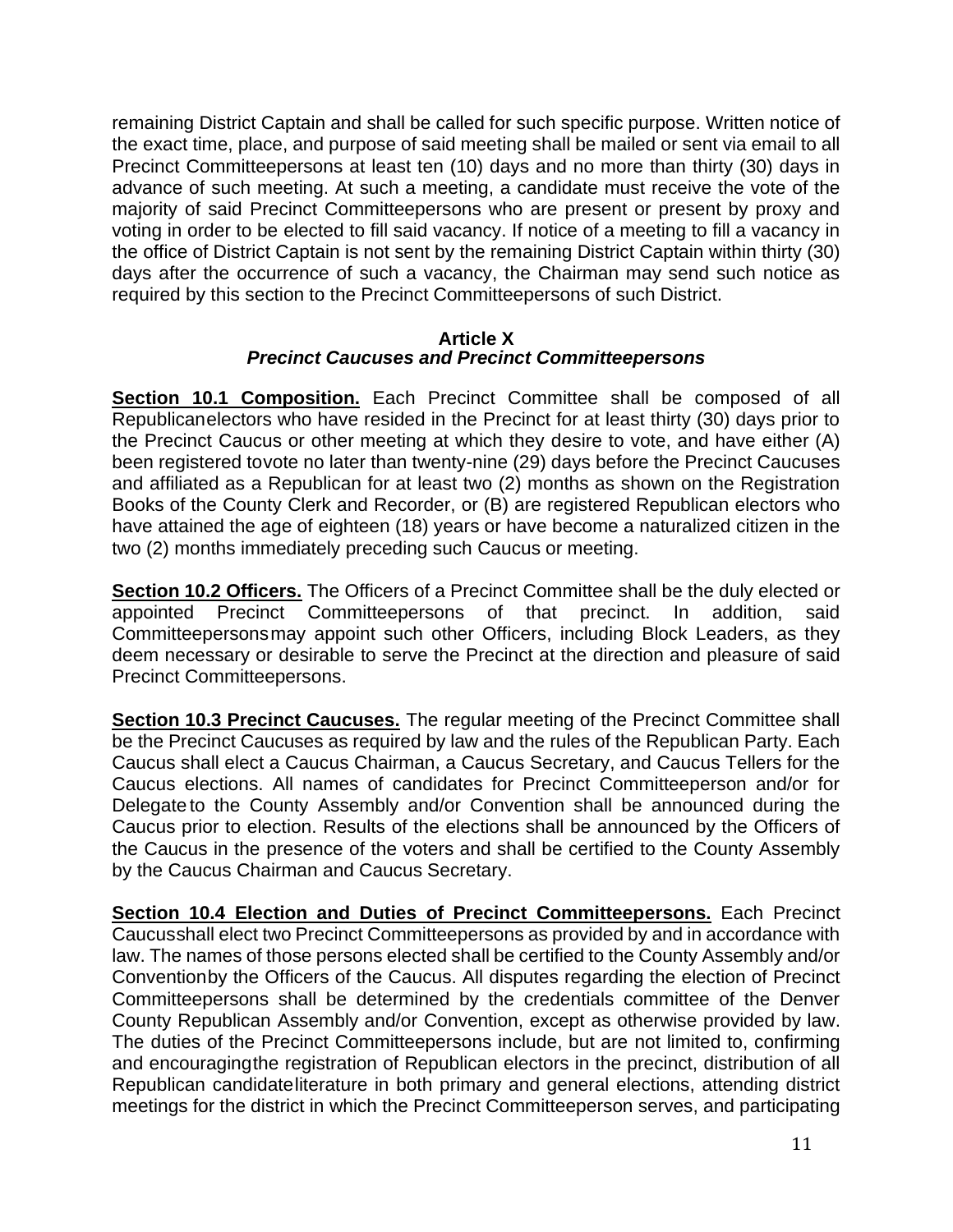in any get-out-the-vote activities approved by the Central or Executive Committee, the Colorado Republican State Central Committee, or at a district meeting for the district in which the Precinct Committeeperson serves.

## **Section 10.5 Election of Delegates and Alternates to the County Assembly and/or**

**Convention.** Delegates and Alternates to the County Assembly and/or Convention shall be elected at the Precinct Caucuses and designated as provided for in these Bylaws in accordance with law and the rules of the Republican Party. The persons receiving the highest number of votes at the Precinct Caucus shall be the Delegates to the County Assembly and/or Convention from such Precinct, equal to the number of Delegates allocatedto each Precinct by the Executive Committee. The persons receiving the next highest number of votes at the Precinct Caucus shall be the Alternates to the County Assembly and/or Convention from such Precinct, equal to the number of Alternates allocated to each Precinct by the Executive Committee. If two or more candidates receive an equal number of votes for last place in the election of Delegates or Alternates to the County Assembly and/or Convention at the Precinct Caucuses, then the Delegate or Alternate shall be determined by lot.

**Section 10.6 Election Judges.** At each Precinct Caucus, Precinct Committeepersons shallobtain the names of registered Republican electors who reside in the Precinct and are physically and mentally capable and willing to serve as election judges and shall deliver theirlist of recommended election judges to the Chairman in accordance with law. The Chairman shall certify to the Denver County Clerk and Recorder the names and addresses of registered electors recommended to serve as election judges for each Precinct, and shall designate his order of preference in accordance with law.

**Section 10.7 Vacancies in Office of Precinct Committeeperson.** When any vacancy occurs in the office of a Precinct Committeeperson, it shall be filled by a Vacancy Committeeconsisting of the County Chairman and the District Captains of the particular District involved, and a majority of such committee is empowered to act. A vacancy shall occur in theoffice of a Precinct Committeeperson in the case of death, resignation, moving from the Precinct, change of party affiliation, failure to meet legal qualifications, or by removal. Although vacancies may be filled at any time, new Precinct Committeepersons shall be ineligible to vote at any Central Committee meeting occurring less than two weeks following their appointment by Vacancy Committee.

**Section 10.8 Removal of Precinct Committeeperson.** In addition to the reasons for the automatic creation of a vacancy as set forth in Section 10.7 above, upon the recommendation of the District Captains in office from that District, a Precinct Committeeperson may be removed from office by a unanimous vote of a subcommittee consisting of the District Captains in office in that District and the County Chairman for anyone of the following reasons:

**10.8.1** Unexcused absence from three (3) consecutive District Meetings, after having received due notice thereof.

**10.8.2** Public support of a non-Republican candidate in a partisan election in which there is a Republican candidate seeking election to that same public office.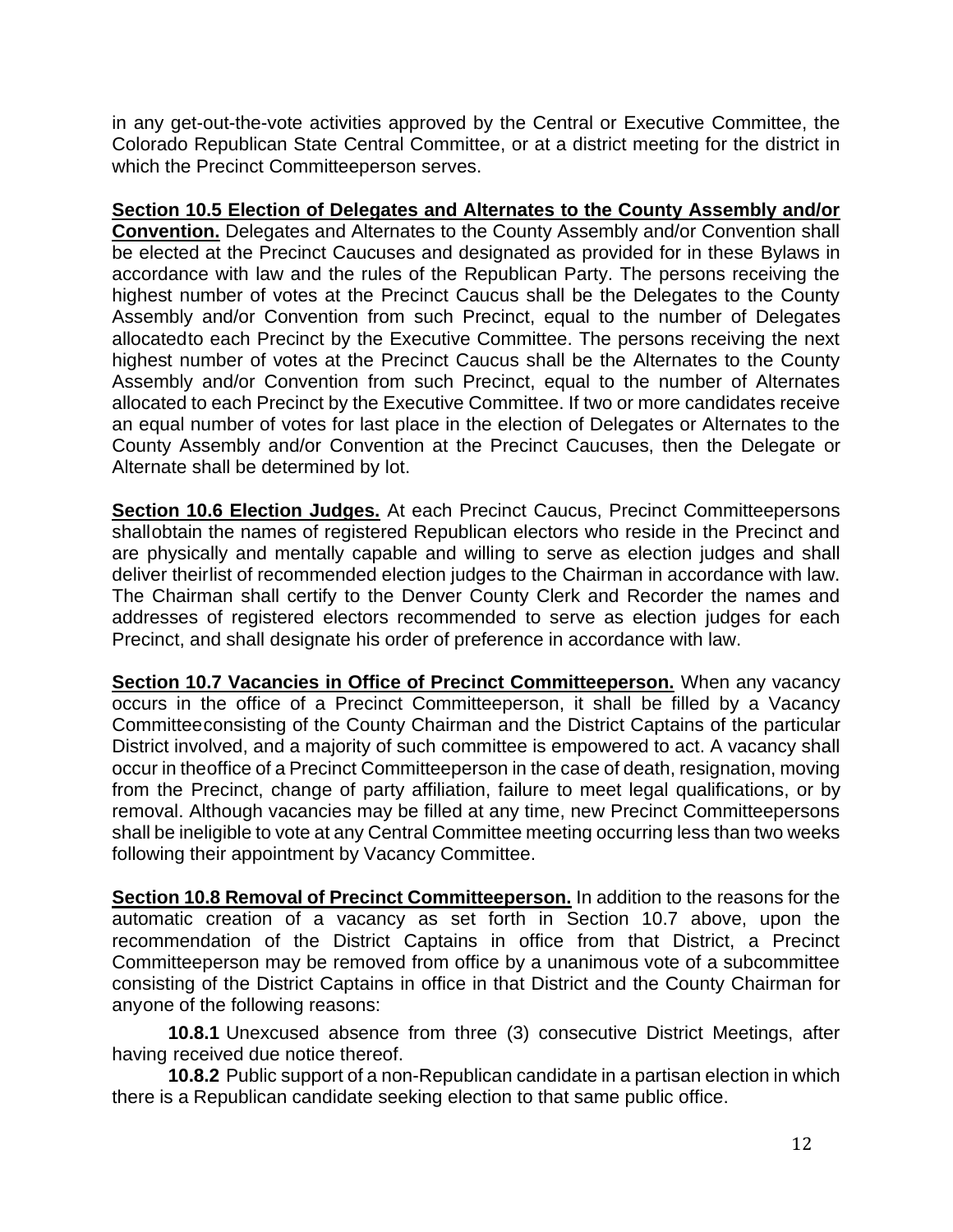**10.8.3** Failure to deliver or arrange for the delivery, in a partisan general election, of Republican candidates' literature within the Precinct.

**10.8.4** Has been found to have engaged in conduct unbecoming to an official of theRepublican Party. In the event of the removal of a Precinct Committeeperson from office, that Precinct Committeeperson may appeal such removal at the next regular meeting of theExecutive Committee and shall be given a reasonable opportunity to present to the Executive Committee any statements or witnesses opposing such removal, and shall be reinstated upon a majority vote, by secret ballot, of the Executive Committee.

#### **Article XI** *County Assemblies and Conventions*

**Section 11.1 Conduct of Assemblies and Conventions.** All Denver County Republican Assemblies and/or Conventions shall be held in accordance with law at the time and place determined by the County Chairman. The Standing Rules of the last County Assembly and/or Convention shall be the temporary Standing Rules of and shall govern the next County Assembly and/or Convention and its committees until other Standing Rules are properly adopted.

**Section 11.2 Delegates to County Assembly and/or Convention.** Delegates to the Denver County Republican Assembly and/or Convention shall be elected or selected at the Precinct Caucuses in accordance with law. The Executive Committee shall determine the total number of Delegates and Alternatives to the County Assembly and/or Convention to be elected at the Precinct Caucuses held within the City and County of Denver. After making allowance for County Officers and District Captains, the total number of Delegate and Alternate positions shall be allocated proportionately to each precinct based on the vote in each Precinct for the Republican candidate for President or Governor in the preceding general election, providedthat a minimum of one Delegate and one Alternate shall be allocated for each Precinct. In addition to the number of Delegates and Alternates allocated to each Precinct, each County Officer and District Captain shall be a Delegate to the County Assembly and/or Convention. In the event the vote in each Precinct for the Republican candidate for President or Governor in the preceding general election cannot be determined with certainty, the Executive Committee may base the Delegate and Alternate allocation on a reasonable estimation of such vote, voter registration within each Precinct, or any other reasonable methodology. Any dispute regarding the election or selection of any Delegate or Alternate to the County Assembly and/or Convention shall be decided by the credentials committee of the County Assembly and/or Convention.

**Section 11.3 Call to the County Assembly and/or Convention.** The Chairman shall cause the Call for the County Assembly and/or Convention to be distributed or made available to each Delegate and Alternate elected to the County Assembly and/or Conventionat the Precinct Caucuses, or sent by mail or email to each delegate and alternate to the County Assembly and/or Convention elected at the Precinct Caucuses not later than ten (10)days nor more than thirty (30) days prior to said Assembly and/or Convention. At the requestof the chairman of any District Republican Central Committee, the Call for the County Assembly and/or Convention shall also include the call for districts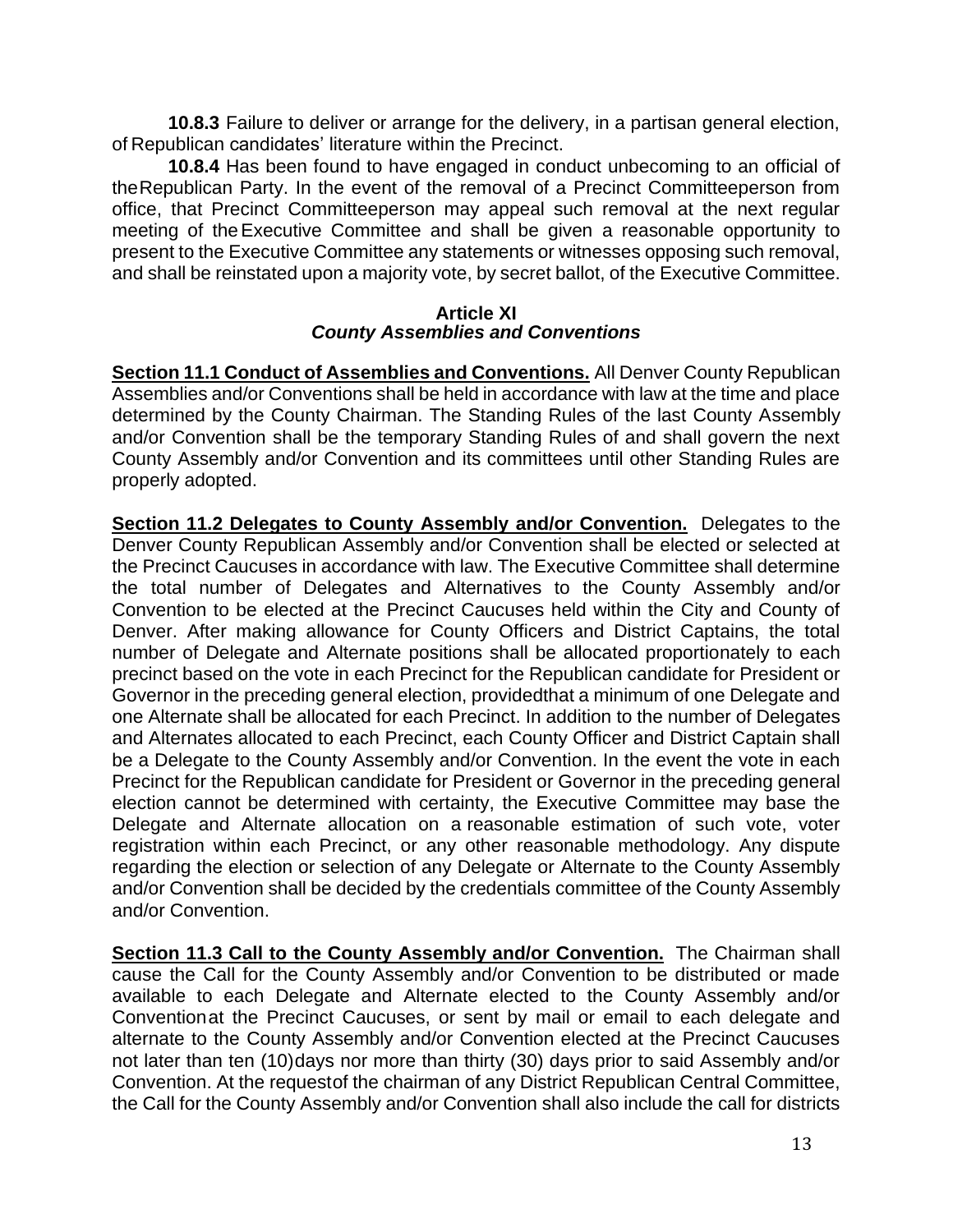lying wholly or in part within the boundaries of the City and County of Denver. The Call shall set forth the number of Delegates and Alternates to be elected at the County Assembly and/or Convention and to all other assemblies and/or conventions as may be applicable.

**Section 11.4 Election of Delegates and Alternates to State and Higher Assemblies and Conventions.** Delegates and Alternates to the County Assembly and/or Convention selected at the Precinct Caucuses or as provided for in these Bylaws shall also serve as Delegates and Alternates to every corresponding Judicial District Assembly, State SenatorialDistrict Assembly and State Representative District Assembly comprised of Precincts corresponding to each District included wholly or in part within the boundaries of the City andCounty of Denver or shall be selected as otherwise provided for by law or the rules of the Republican Party. For Precincts corresponding to State Senatorial and State Representative Districts comprised of all or parts of more than one (1) County, in the event the corresponding District Central Committee provides for a delegate allocation formula that is different from the delegate allocation formula utilized to select Delegates and Alternates to the Denver County Republican Assembly and/or Convention, the total number of delegate votes to be cast at the State Senatorial or State Representative District Assembly shall be determined and apportioned by County among the portions of the District which lie in separate counties based on the vote in each Precinct for the Republican candidate for President or Governor in the preceding general election, provided that a minimum of one (1) Delegate and one (1) Alternate shall be allocated for each Precinct. Upon the basis of the apportionment, the Executive Committee or the District Central Committee shall determine the factor necessary to apportion equally among the delegates from the Precincts within the District in the City and County of Denver the total votes to be cast by delegates from the portion of the District lying within the City and County of Denver. Each County Assembly and/or Convention shall select from among its members the Delegates and Alternates to the state and congressional assemblies and conventions allocated to Denver County by the Colorado Republican State Central Committee and/or the Congressional District Republican Central Committee, or as otherwise allocated to Denver County in accordance with law or rules of the Republican Party. Each member of the Executive Committee named in Subsections 6.1.1 through 6.1.8 above shall be a delegate to the State and Congressional Assemblies and/or Conventions. The remaining number of Delegates and Alternates to the state and congressional assemblies and/or conventions allowed to Denver County shall be allocated proportionately to each District by the Executive Committee based on the vote in each District for the Republican candidate for President or Governor in the preceding generalelection, and shall be selected at the County Assembly and/or Convention by the Delegates and Alternates to the County Assembly and/or Convention residing in each District. Any Delegate or Alternate positions to the state and/or congressional assemblies and/or conventions not filled by the Districts shall be filled in accordance with a reallocation procedure adopted by the Executive Committee. The selection of all Delegates and Alternates to the state and congressional assemblies and/or conventions shall be ratified by the County Assembly and/or Convention, and the County Assembly and/or Convention shall adopt by resolution the ranking of Alternates to the state and congressional assemblies and/or conventions.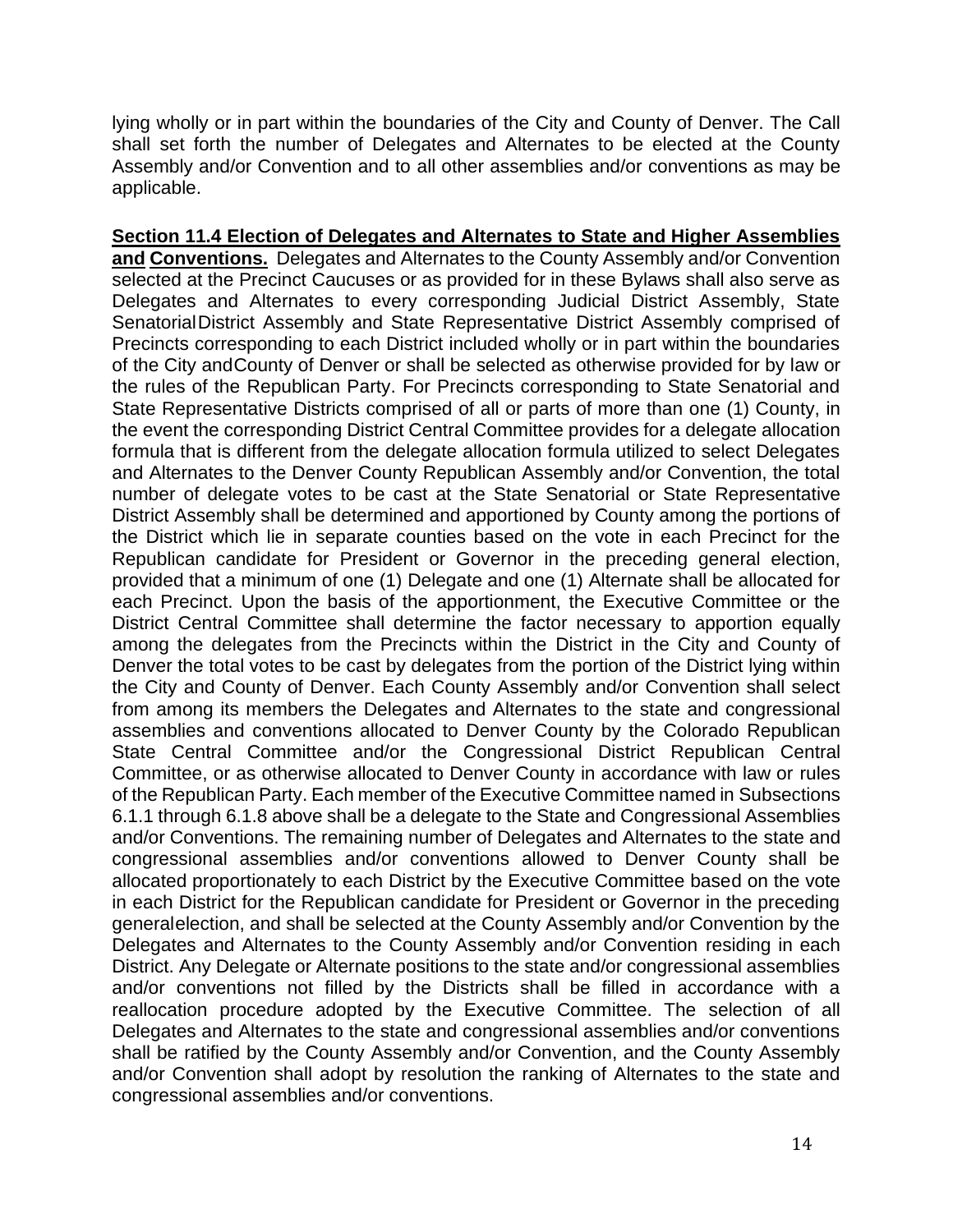**Section 11.5 Voting in Assemblies and Conventions.** No proxies shall be allowed or recognized in any Assembly and/or Convention. What is commonly known as the "Unit Rule"shall not be enforced or adhered to.

**Section 11.6 Resolutions.** Before any resolution dealing with matters relating to the Republican Party Platform or the position of the Denver County Republican Party on any question of public policy may be considered by the County Assembly and/or Convention, such resolution shall be referred to a resolutions committee appointed by the Chairman and ratified by the Executive Committee. All resolutions referred must have been adopted at a Precinct Caucus or be proposed by an eligible Delegate or Alternate to the County Assemblyand/or Convention, and must be submitted to and in a form specified by the Chairman no fewer than ten (10) days before the County Assembly and/or Convention, unless the Chairman, the County Assembly and/or Convention, or resolutions committee modifies or extends the time for filing such resolutions or amendments thereto. Resolutions concerning matters relating to the Republican Party Platform or the position of the Denver County Republican Party on any matter of public policy or legislation shall be deemed to be adoptedonly if approved by a two-thirds (2/3) vote by secret ballot of those present and voting.

### **Article XII** *Indemnification of Officers and Directors*

The Central Committee shall indemnify each director and officer of the Central Committee and the heirs, executors, and administrators of said directors and officers against all or any portion of any expenses reasonably incurred by them in connection with or arising out of anyaction, suit, or proceeding in which they may be involved by reason of their being or having been an officer or director of the Central Committee (whether or not they continue to be an officer or director at the time of incurring such expenses and whether or not the liability was incurred as a result of acts committed prior to the adoption of the Bylaws), such expenses to include the cost of reasonable settlements (other than amounts paid to the Central Committee itself), made with the view to curtailment of cost of litigation, except that no sum shall be paid in connection with any settlement unless approved by the Executive Committeeand unless the Central Committee is advised by counsel that the officer or director so indemnified was not negligent or guilty of misconduct. The indemnification shall not apply with respect to matters as to which officers or directors shall be finally adjudged, in any such action, suit, or proceeding, to have been negligent or guilty of misconduct, nor shall the indemnity be construed to protect or indemnify officers or directors against any liability to theCentral Committee or to its membership to which they would otherwise be subject by reason of willful malfeasance, bad faith, gross negligence, or reckless disregard of the duties involved in the conduct of their office(s). The foregoing right of indemnification shall not be exclusive of other rights to which any director or officer may be entitled as a matter of law.